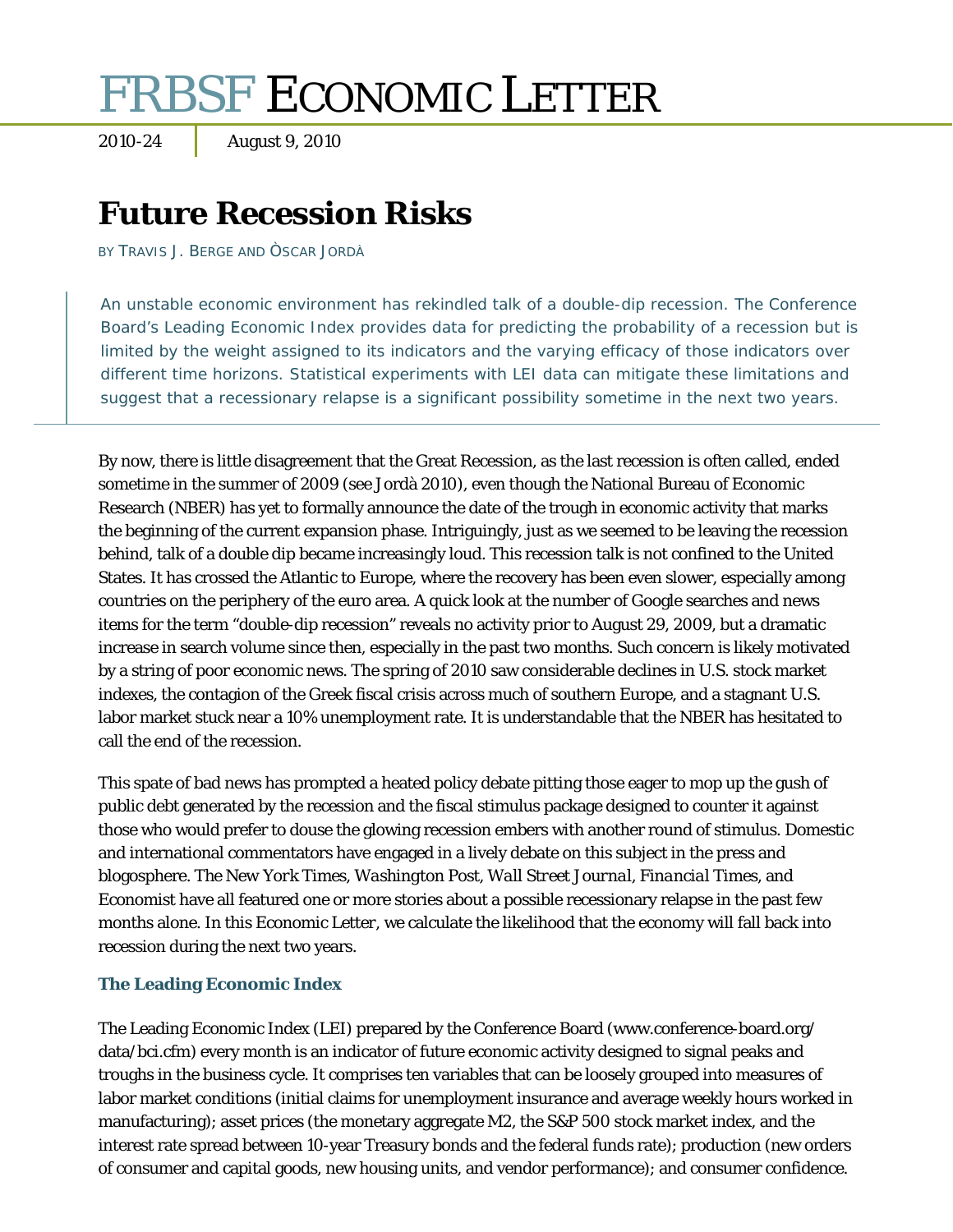Figure 1 displays year-on-year LEI growth rates against recession periods determined by the NBER, showing the strong correlation between the two. But, in a recent paper, Berge and Jordà (2010) find that the LEI is no better than a coin toss at predicting turning points beyond 10 months into the future, with most of its success concentrated in the current month. Other popular indexes of economic activity, such as the Chicago Fed National Activity Index and the Philadelphia Fed's Aruoba-Diebold-Scotti Business Conditions Index, turn out to have even less predictive power than the LEI.



At least two reasons explain why the LEI's predictive efficacy is limited. The first is that the index is a one-size-fits-all weighted average of indicators. By this we mean that weights are designed to distill the information contained in 10 variables into a single variable, rather than by selecting weights that would produce the most accurate turning-point predictions. Second, we find that no single combination of indicators is likely to predict well at every time horizon. The predictive ability of each LEI component varies wildly depending on the forecast horizon. For example, the spread between 10-year Treasury bond and the federal funds rate works best 18 months into the future, whereas the initial claims for unemployment insurance indicator works best two months ahead. Clearly, one should give more weight to the rate-spread indicator than the initial claims indicator when forecasting in the long run, but less weight when forecasting in the short run.

## **A better forecasting approach**

We are interested in predicting a binary outcome: Will the economy be expanding or contracting at a particular future date, given what we know today? One way to summarize the likelihood of each of these outcomes is by taking the ratio of the probability of each. This "odds-ratio," as it is called in statistics, is equal to one when both outcomes are equally probable, less than one when a recession is more likely than an expansion, and more than one when expansion is more likely than recession. In the context of this either–or condition, the statistical relationship between the odds-ratio and the LEI variables is used to characterize the probability of recession. As an illustration, we use this procedure to predict the probability of recession from 1960 to 2010 using contemporaneous LEI data. These are compared with the NBER recession periods displayed as shaded gray areas in Figure 2.

The similarity between the predicted recession dates in this exercise and the actual NBER recession dates is quite striking, but perhaps not entirely surprising. Consider the following rule of thumb: call a recession whenever the predicted probability of recession is above 0.5; otherwise call an expansion. Such a rule would achieve a nearly perfect match with the NBER's delineation of expansions and recessions, with some slight discrepancy in the mid-1960s. A 0.5 cutoff is equivalent to saying that the odds of a recession are the same as the odds of an expansion or that the odds-ratio is 1.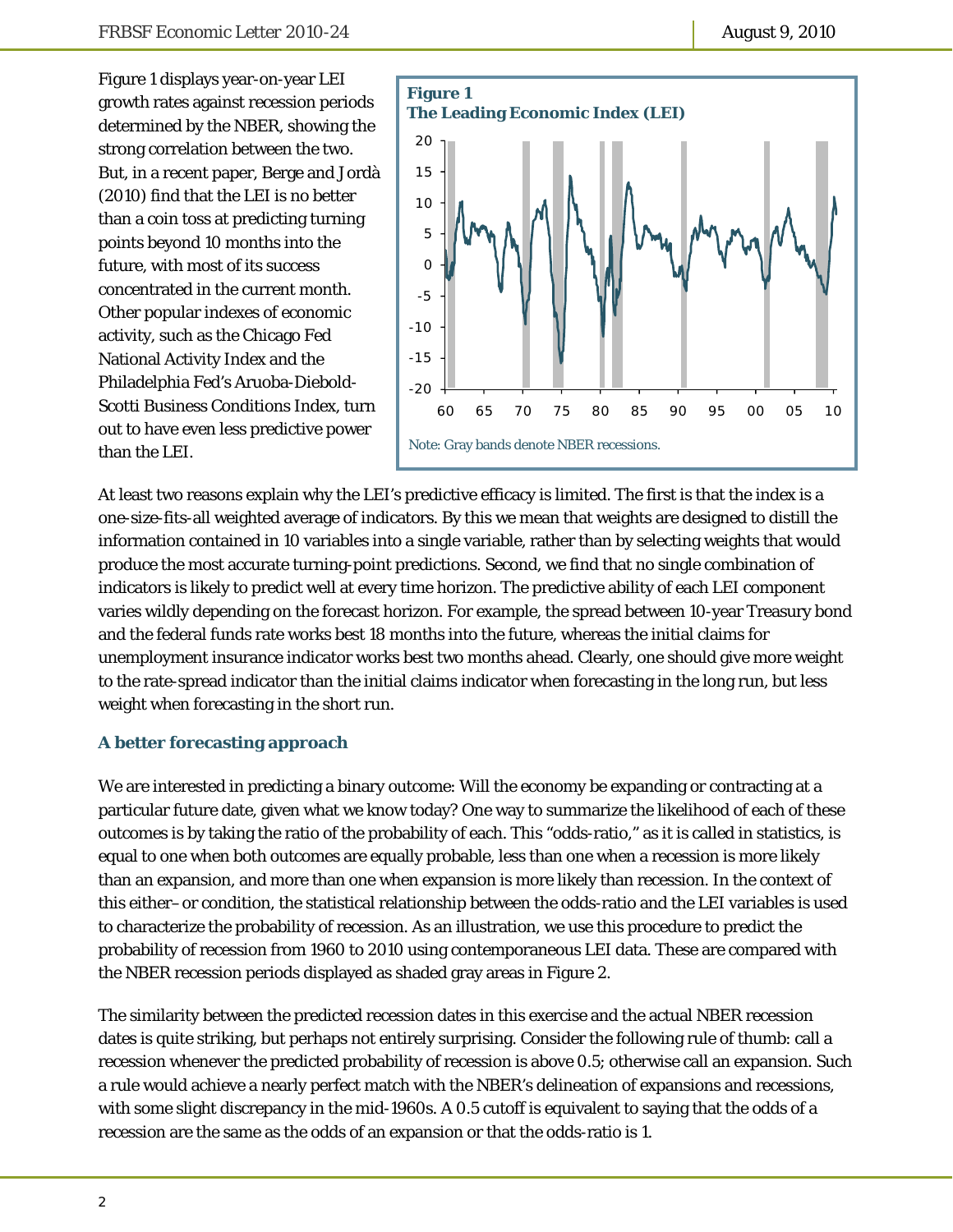The odds-ratio and LEI indicator combination addresses the first of the two issues we identified when making turning-point predictions with the LEI, namely the problem of determining appropriate weights for each indicator. The solution to the second issue, the differential predictive power of the indicators at different time horizons, is rather simple. It consists of finding the best combinations of indicators associated with the odds-ratio between expansion/recession outcomes at increasingly distant future dates. Finding the best combination at each month over the next two years generates 24 different combinations of LEI components. Figure 3 uses this approach with data up to June 2010 to display the probability of recession for each month starting in June 2010 and ending in June 2012. The horizontal line at 0.5 coincides with the value at which the odds of an expansion and the odds of a recession are even, making it a natural cutoff for the probability of a binary outcome.

Figure 3 displays the predicted probability of recession obtained using these procedures for three experiments. The first experiment is the benchmark case and uses all ten





components of the LEI. It is represented by a thin blue line in the figure and shows that the likelihood of a recession is essentially zero over the next 10 months but that the odds deteriorate considerably over the following year. However, even at its worst, the probability of recession is never above 0.3, so that expansion is more than twice as likely as recession. Paul Samuelson once quipped that, "It is true that the stock market can predict the business cycle. The stock market has called nine of the last five recessions." Therefore we investigate whether our results are driven by the recent declines in the S&P 500 index. However, repeating the previous forecasting exercise while excluding the S&P 500 variable generates essentially the same picture, displayed by the dashed line in Figure 3.

The last experiment drops the spread between the Treasury bond and the federal funds rate from the 10 LEI indicators. Historically, this spread, which summarizes the slope of the interest rate term structure, has been a very good predictor of turning points 12 to 18 months into the future. Specifically, an inverted yield curve has preceded each of the last seven recessions. However, the term structure may not presently be an accurate signal. Monetary policy has been operating near the zero lower bound to